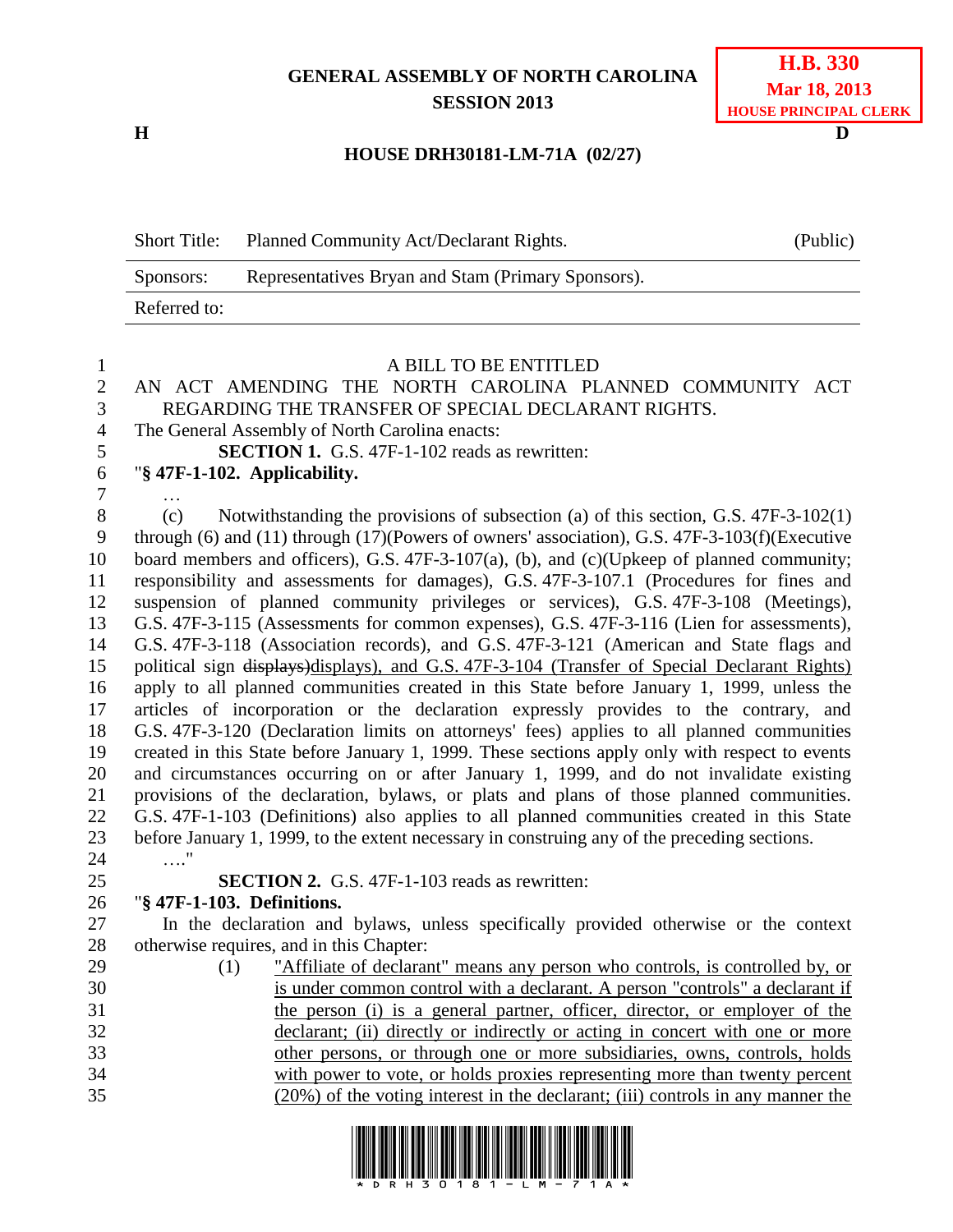|                    | <b>General Assembly of North Carolina</b>                                                                                                                                                          | <b>Session 2013</b> |
|--------------------|----------------------------------------------------------------------------------------------------------------------------------------------------------------------------------------------------|---------------------|
|                    | election of a majority of the directors of the declarant; or (iv) has contributed                                                                                                                  |                     |
|                    | more than twenty percent (20%) of the capital of the declarant. A person "is                                                                                                                       |                     |
|                    | controlled by" a declarant if the declarant (i) is a general partner, officer,                                                                                                                     |                     |
|                    | director, or employer of the person; (ii) directly or indirectly or acting in                                                                                                                      |                     |
|                    | concert with one or more other persons, or through one or more subsidiaries,                                                                                                                       |                     |
|                    | <u>owns, controls, holds with power to vote, or holds proxies representing more</u>                                                                                                                |                     |
|                    | than twenty percent $(20\%)$ of the voting interest in the person; (iii) controls                                                                                                                  |                     |
|                    | in any manner the election of a majority of the directors of the person; or (iv)                                                                                                                   |                     |
|                    | has contributed more than twenty percent (20%) of the capital of the person.                                                                                                                       |                     |
|                    | Control does not exist if the powers described in this subdivision are held                                                                                                                        |                     |
|                    | solely as security for an obligation and are not exercised.                                                                                                                                        |                     |
| .                  |                                                                                                                                                                                                    |                     |
| (11)               | <u>"Development rights" means any right or combination of rights reserved by a</u>                                                                                                                 |                     |
|                    | declarant in the declaration (i) to add real estate to a planned community; (ii)                                                                                                                   |                     |
|                    | to create lots, common elements, or limited common elements within a                                                                                                                               |                     |
|                    | planned community; (iii) to subdivide lots or convert lots into common                                                                                                                             |                     |
|                    | elements; or (iv) to withdraw real estate from a planned community.                                                                                                                                |                     |
| $\pmb{\mathsf{H}}$ |                                                                                                                                                                                                    |                     |
|                    | <b>SECTION 3.</b> G.S. 47F-3-104 reads as rewritten:                                                                                                                                               |                     |
|                    | "§ 47F-3-104. Transfer of special declarant rights.                                                                                                                                                |                     |
| (a)                | Except for transfer of declarant rights pursuant to foreclosure, no No special                                                                                                                     |                     |
|                    | declarant right (G.S. 47F-1-103(28)) defined under this Chapter may be transferred except by                                                                                                       |                     |
|                    | an instrument evidencing the transfer recorded in every county in which any portion of the                                                                                                         |                     |
|                    | planned community is located. The Except for the transfer of declarant rights pursuant to                                                                                                          |                     |
|                    | subsection (c) of this section, the instrument is not effective unless executed by the transferee.                                                                                                 |                     |
| (b)                | Upon transfer of any special declarant right, the liability of a transferor declarant is                                                                                                           |                     |
| as follows:        |                                                                                                                                                                                                    |                     |
| <u>(1)</u>         | A transferor is not relieved of any obligation or liability arising before the                                                                                                                     |                     |
|                    | transfer and remains liable for warranty obligations imposed upon the                                                                                                                              |                     |
|                    | transferor by this Chapter. Lack of privity does not deprive any lot owner of                                                                                                                      |                     |
|                    | standing to maintain an action to enforce any obligation of the transferor.                                                                                                                        |                     |
| (2)                | If a successor to any special declarant right is an affiliate of a declarant                                                                                                                       |                     |
|                    | $(G.S. 47F-1-103(1))$ , the transferor is jointly and severally liable with the                                                                                                                    |                     |
|                    | successor for any obligations or liabilities of the successor relating to the                                                                                                                      |                     |
|                    | planned community.                                                                                                                                                                                 |                     |
| (3)                | If a transferor retains any special declarant rights, but transfers other special                                                                                                                  |                     |
|                    | declarant rights to a successor who is not an affiliate of the declarant, the                                                                                                                      |                     |
|                    | transferor is liable for any obligations or liabilities imposed on a declarant by                                                                                                                  |                     |
|                    | this Chapter or by the declaration relating to the retained special declarant                                                                                                                      |                     |
|                    | rights and arising after the transfer.                                                                                                                                                             |                     |
| (4)                | A transferor has no liability for any act or omission or any breach of a                                                                                                                           |                     |
|                    | contractual or warranty obligation arising from the exercise of a special                                                                                                                          |                     |
|                    | declarant right by a successor declarant who is not an affiliate of the                                                                                                                            |                     |
|                    | transferor.                                                                                                                                                                                        |                     |
| (c)                | Unless otherwise provided in a mortgage instrument, deed of trust, or other                                                                                                                        |                     |
|                    | agreement creating a security interest, in case of foreclosure of a security interest, sale by a                                                                                                   |                     |
|                    | trustee under an agreement creating a security interest, tax sale, judicial sale, or sale under<br>Bankruptcy Code or receivership proceedings of any lots owned by a declarant, or real estate in |                     |
|                    | a planned community subject to development rights, or real estate subject to development rights                                                                                                    |                     |
|                    | for a planned community, a person acquiring title to all the property being foreclosed or sold,                                                                                                    |                     |
|                    | but only upon the person's request in an instrument recorded in every county in which any                                                                                                          |                     |
|                    |                                                                                                                                                                                                    |                     |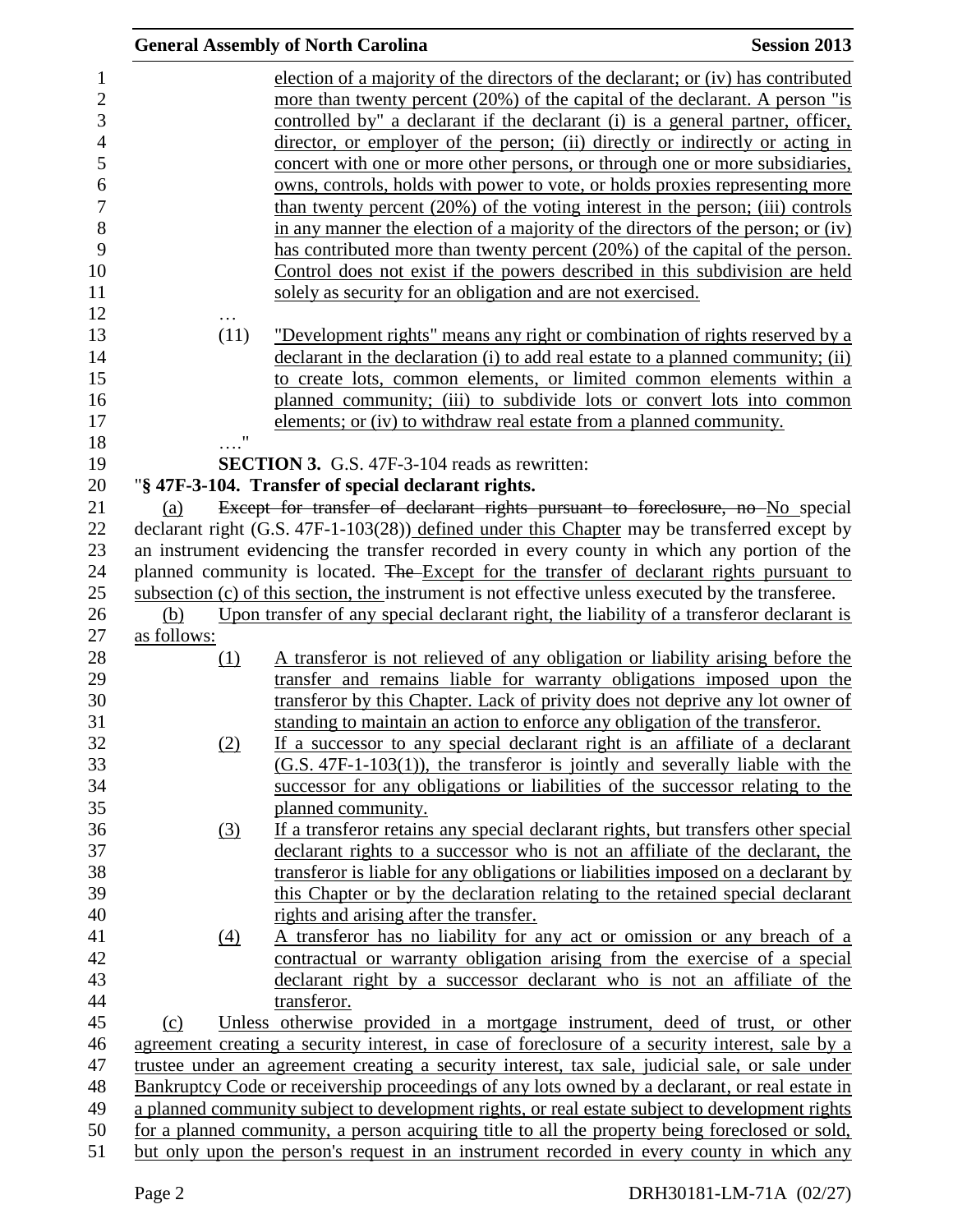## **General Assembly of North Carolina Session 2013**

| $\mathbf{1}$     |                 |                   | portion of the planned community is located, succeeds to all special declarant rights                 |
|------------------|-----------------|-------------------|-------------------------------------------------------------------------------------------------------|
| $\overline{2}$   |                 |                   | (G.S. 47F-1-103(28)) related to that property held by that declarant, or only to any rights           |
| 3                |                 |                   |                                                                                                       |
|                  |                 |                   | reserved in the declaration and held by that declarant to maintain sales offices, management          |
| $\overline{4}$   |                 |                   | offices, signs advertising the planned community, and models. The judgment or instrument              |
| 5                |                 |                   | conveying title shall provide for transfer of only the special declarant rights requested. The        |
| 6                |                 |                   | mortgage, deed of trust, tax lien, or other conveyance to be foreclosed under this subsection         |
| $\boldsymbol{7}$ |                 |                   | shall not be required to contain specific reference to an assignment of special declarant rights      |
| $8\,$            |                 |                   | but shall be deemed to include the special declarant rights as part of the right, title, and interest |
| 9                |                 |                   | encumbered by the mortgage, deed of trust, tax lien, or other conveyance.                             |
| 10               | (d)             |                   | Upon foreclosure of a security interest, sale by a trustee under an agreement creating                |
| 11               |                 |                   | a security interest, tax sale, judicial sale, or sale under Bankruptcy Code or receivership           |
| 12               |                 |                   | proceedings of all interests in a planned community owned by a declarant:                             |
| 13               |                 | (1)               | The declarant ceases to have any special declarant rights; and                                        |
| 14               |                 | (2)               | The period of declarant control $(G.S. 47F-3-103(d))$ terminates unless (i) the                       |
| 15               |                 |                   | judgment or instrument conveying title provides for transfer of all special                           |
| 16               |                 |                   | declarant rights held by that declarant to a successor declarant or (ii) the                          |
| 17               |                 |                   | declarant transferred special declarant rights related to the appointment of                          |
| 18               |                 |                   | executive board members to another person pursuant to this section prior to                           |
| 19               |                 |                   | the foreclosure or sale.                                                                              |
| 20               | (e)             |                   | The liabilities and obligations of a person who succeeds to special declarant rights                  |
| 21               | are as follows: |                   |                                                                                                       |
| 22               |                 | (1)               | A successor to any special declarant right who is an affiliate of a declarant is                      |
| 23               |                 |                   | subject to all obligations and liabilities imposed on the transferor by this                          |
| 24               |                 |                   | Chapter or by the declaration.                                                                        |
| 25               |                 | (2)               | Unless otherwise specified in the declaration as to the holder of a mortgage                          |
| 26               |                 |                   | instrument, deed of trust, or other agreement creating a security interest, in                        |
| 27               |                 |                   | case of foreclosure of a security interest, sale by a trustee under an                                |
| 28               |                 |                   | agreement creating a security interest, tax sale, judicial sale, or sale under                        |
| 29               |                 |                   | Bankruptcy Code or receivership proceedings, a successor to any special                               |
| 30               |                 |                   | declarant right, other than a successor described in subdivision (3) or (4) of                        |
| 31               |                 |                   | this subsection or a successor who is an affiliate of a declarant, is subject to                      |
| 32               |                 |                   | the obligations and liabilities imposed by this Chapter or the declaration:                           |
| 33               |                 |                   | On a declarant which relate to the successor's exercise or nonexercise                                |
| 34               |                 |                   | <u>a.</u>                                                                                             |
| 35               |                 |                   | <u>of special declarant rights; or</u><br>On his transferor, other than:                              |
| 36               |                 |                   | <u>b.</u>                                                                                             |
|                  |                 |                   | Misrepresentations by any previous declarant;<br><u>1.</u>                                            |
| 37               |                 |                   | 2.<br>Warranty obligations on improvements made by any previous                                       |
| 38               |                 |                   | declarant or made before the planned community was created;                                           |
| 39               |                 |                   | Breach of any fiduciary obligation by any previous declarant<br><u>3.</u>                             |
| 40               |                 |                   | or his appointees to the executive board; or                                                          |
| 41               |                 |                   | Any liability or obligation imposed on the transferor as a<br><u>4.</u>                               |
| 42               |                 |                   | result of the transferor's acts or omissions after the transfer.                                      |
| 43               |                 | (3)               | A successor to only a right reserved in the declaration to maintain sales                             |
| 44               |                 |                   | offices, management offices, signs advertising the planned community, and                             |
| 45               |                 |                   | models, if the successor is not an affiliate of the declarant, may not exercise                       |
| 46               |                 |                   | any other special declarant right and is not subject to any liability or                              |
| 47               |                 |                   | obligation as a declarant.                                                                            |
| 48               |                 | $\underline{(4)}$ | A successor to all special declarant rights held by a transferor who is not an                        |
| 49               |                 |                   | affiliate of the declarant who succeeded to those rights pursuant to a deed or                        |
| 50               |                 |                   | other instrument of conveyance in lieu of foreclosure or a judgment or                                |
| 51               |                 |                   | instrument conveying title under subsection (c) of this section may declare in                        |